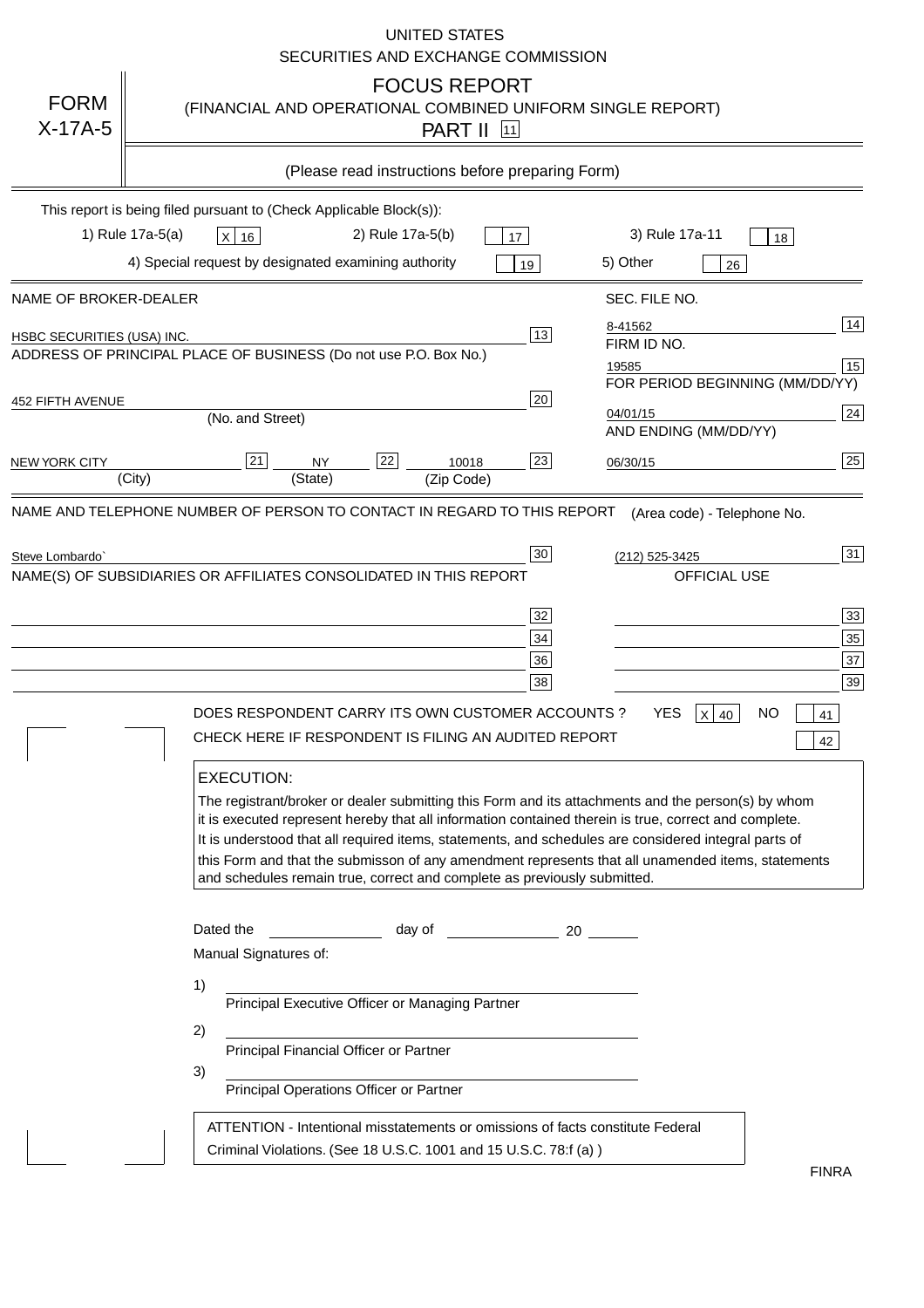## SUPPLEMENT TO FINANCIAL AND OPERATIONAL COMBINED UNIFORM SINGLE REPORT PART II

BROKER OR DEALER

HSBC SECURITIES (USA) INC.

06/30/15

as of

## STATEMENT OF SEGREGATION REQUIREMENTS AND FUNDS IN SEGREGATION FOR CUSTOMERS TRADING ON U.S. COMMODITY EXCHANGES

| SEGREGATION REQUIREMENTS (Section 4d(2) of the CEAct)                                       |                 |                    |        |
|---------------------------------------------------------------------------------------------|-----------------|--------------------|--------|
| 1. Net ledger balance                                                                       |                 |                    |        |
| A. Cash                                                                                     | \$              | 424,869,911 7010   |        |
| B. Securities (at market)                                                                   |                 | 680,464,002 7020   |        |
| 2. Net unrealized profit (loss) in open futures contracts traded on a contract market       |                 | (101,713,783) 7030 |        |
| 3. Exchange traded options                                                                  |                 |                    |        |
| A. Add market value of open option contracts purchased on a contract market                 |                 | 110,012,699 7032   |        |
| B. Deduct market value of open option contracts granted (sold) on a contract market         |                 | 4,342,194) 7033    |        |
| 4. Net equity (deficit) (add lines 1, 2, and 3)                                             |                 | 1,109,290,635 7040 |        |
| 5. Accounts liquidating to a deficit and accounts with debit balances                       |                 |                    |        |
| - gross amount                                                                              | 7045<br>189,199 |                    |        |
|                                                                                             |                 |                    |        |
| Less: amount offset by customer owned securities                                            | 180,763) 7047   | 8.436              | 7050   |
| 6. Amount required to be segregated (add lines 4 and 5)                                     | \$              | 1,109,299,071      | 7060   |
| FUNDS IN SEGREGATED ACCOUNTS                                                                |                 |                    |        |
| 7. Deposited in segregated funds bank accounts                                              |                 |                    |        |
| A. Cash                                                                                     |                 | 182,599,184        | 7070   |
| B. Securities representing investments of customers' funds (at market)                      |                 | $\Omega$           | 7080   |
| C. Securities held for particular customers or option customers in lieu of cash (at market) |                 | 67,696,346         | 7090   |
| 8. Margins on deposit with derivatives clearing organizations of contract markets           |                 |                    |        |
| A. Cash                                                                                     | \$              | 177,447,088 7100   |        |
| B. Securities representing investments of customers' funds (at market)                      |                 | $\Omega$           | 7110   |
| C. Securities held for particular customers or option customers in lieu of cash (at market) |                 | 612,767,655 7120   |        |
| 9. Net settlement from (to) derivatives clearing organizations of contract markets          |                 | 12,031,256 7130    |        |
| 10. Exchange traded options                                                                 |                 |                    |        |
| A. Value of open long option contracts                                                      |                 | 110,012,699 7132   |        |
| B. Value of open short option contracts                                                     |                 | 4,342,194 7133     |        |
| 11. Net equities with other FCMs                                                            |                 |                    |        |
| A. Net liquidating equity                                                                   |                 | 47,681,010 7140    |        |
| B. Securities representing investments of customers' funds (at market)                      |                 |                    | 7160   |
| C. Securities held for particular customers or option customers in lieu of cash (at market) |                 |                    | 7170   |
| 12. Segregated funds on hand (describe:                                                     |                 |                    | 0 7150 |
| 13. Total amount in segregation (add lines 7 through 12)                                    |                 | 1,205,893,044 7180 |        |
| 14. Excess (deficiency) funds in segregation (subtract line 6 from line 13)                 | \$              | 96,593,973 7190    |        |
| 15. Management Target Amount for Excess funds in segregation                                | \$              | 50,000,000 7194    |        |
| 16. Excess (deficiency) funds in segregation over (under) Management Target Amount Excess   | \$              | 46,593,973 7198    |        |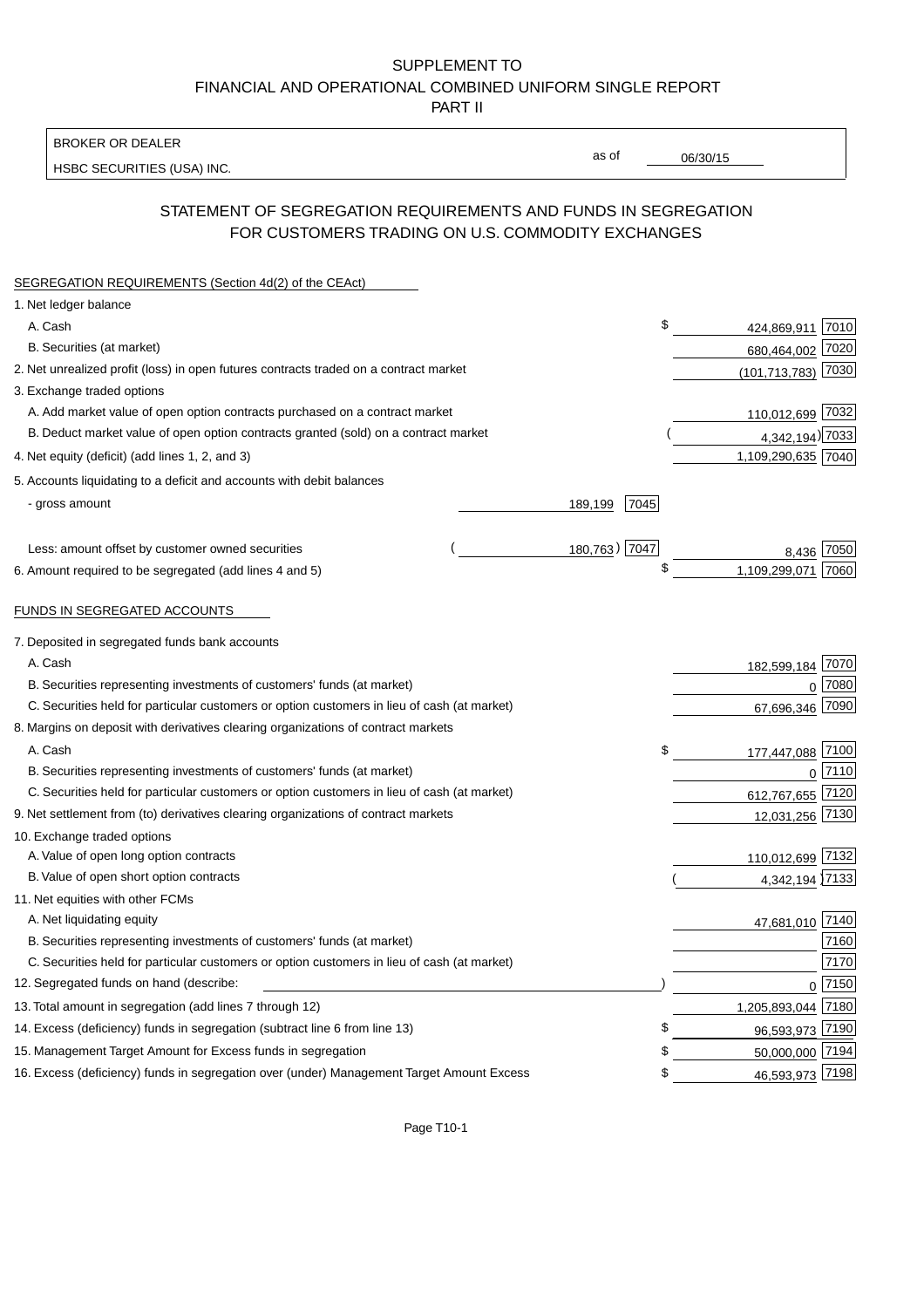# SUPPLEMENT TO FINANCIAL AND OPERATIONAL COMBINED UNIFORM SINGLE REPORT

PART II

|                                                                                      | .                      |                                                                                                                               |
|--------------------------------------------------------------------------------------|------------------------|-------------------------------------------------------------------------------------------------------------------------------|
| <b>BROKER OR DEALER</b>                                                              |                        |                                                                                                                               |
| HSBC SECURITIES (USA) INC.                                                           |                        |                                                                                                                               |
|                                                                                      |                        |                                                                                                                               |
| 1. Amount required to be segregated in accordance<br>with Commission regulation 32.6 | \$                     | 7200<br>0                                                                                                                     |
| 2. Funds in segregated accounts                                                      |                        |                                                                                                                               |
| A. Cash                                                                              | \$<br>7210<br>$\Omega$ |                                                                                                                               |
| B. Securities (at market)<br>C. Total                                                | 7220<br>0 <sup>1</sup> | 7230<br>$\Omega$                                                                                                              |
| 3. Excess (deficiency) funds in segregation                                          |                        |                                                                                                                               |
| (subtract line 2.C from line 1)                                                      |                        | 0 7240                                                                                                                        |
|                                                                                      |                        | as of<br>06/30/15<br>STATEMENT OF SEGREGATION REQUIREMENTS AND FUNDS IN SEGREGATION<br>FOR CUSTOMERS' DEALER OPTIONS ACCOUNTS |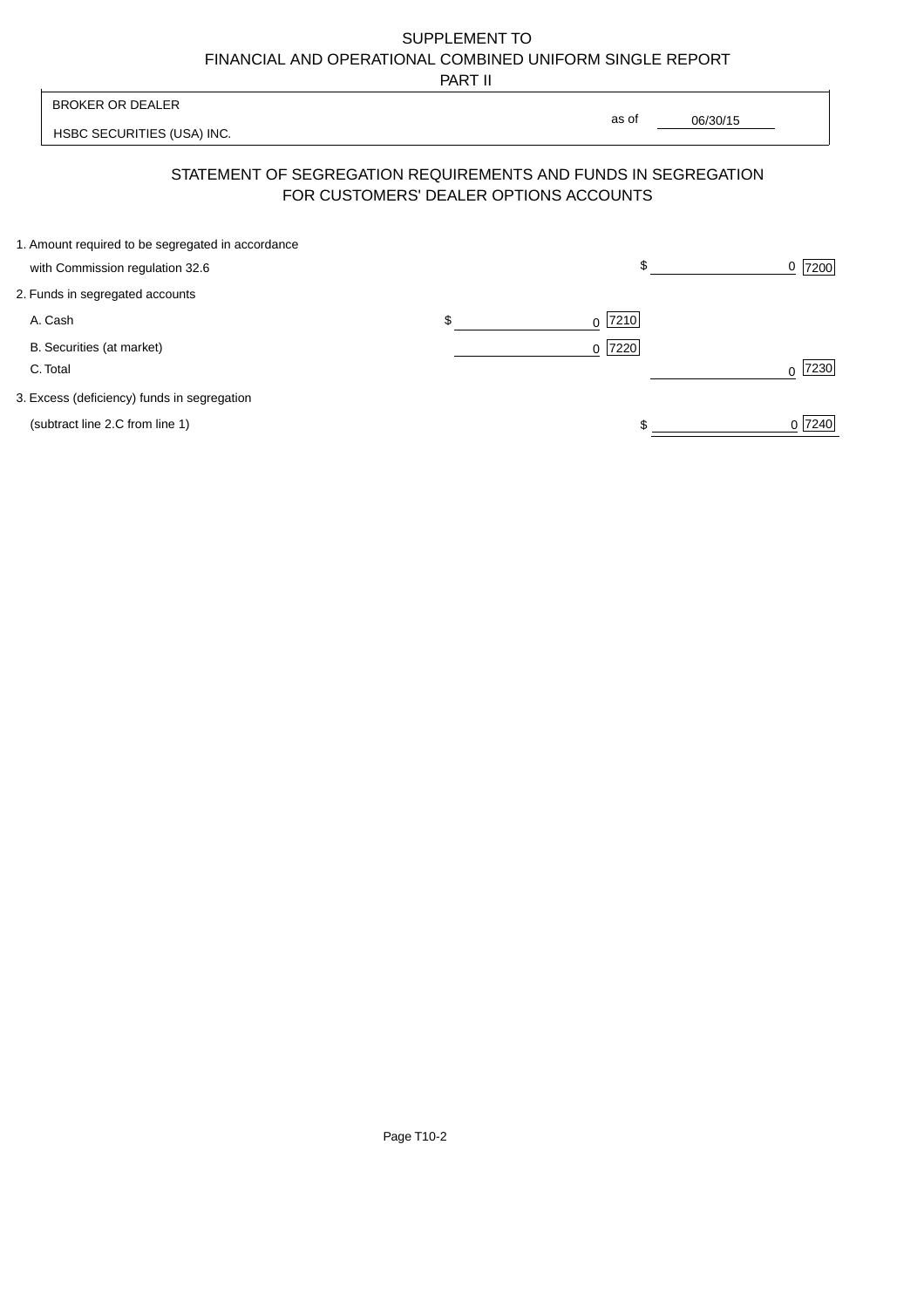SUPPLEMENT TO FINANCIAL AND OPERATIONAL COMBINED UNIFORM SINGLE REPORT

PART II

| <b>BROKER OR DEALER</b>    |       |          |
|----------------------------|-------|----------|
|                            | as of | 06/30/15 |
| HSBC SECURITIES (USA) INC. |       |          |

## STATEMENT OF SECURED AMOUNTS AND FUNDS HELD IN SEPARATE ACCOUNTS PURSUANT TO COMMISSION REGULATION 30.7

#### FOREIGN FUTURES AND FOREIGN OPTIONS SECURED AMOUNTS

| Amount required to be set aside pursuant to law, rule or regulation of a foreign government<br>or a rule of a self-regulatory organization authorized thereunder | \$                 |             | 7305 |
|------------------------------------------------------------------------------------------------------------------------------------------------------------------|--------------------|-------------|------|
| 1. Net ledger balance - Foreign Futures and Foreign Option Trading - All Customers                                                                               |                    |             |      |
| A. Cash                                                                                                                                                          | \$                 | 64,444,898  | 7315 |
| B. Securities (at market)                                                                                                                                        |                    | 37,808,327  | 7317 |
| 2. Net unrealized profit (loss) in open futures contracts traded on a foreign board of trade                                                                     |                    | (5,586,797) | 7325 |
| 3. Exchange traded options                                                                                                                                       |                    |             |      |
| A. Market value of open option contracts purchased on a foreign board of trade                                                                                   |                    |             | 7335 |
| B. Market value of open contracts granted (sold) on a foreign board of trade                                                                                     |                    |             | 7337 |
| 4. Net equity (deficit) (add lines 1.2. and 3.)                                                                                                                  | \$                 | 96,666,428  | 7345 |
| 5. Accounts liquidating to a deficit and accounts with                                                                                                           |                    |             |      |
| \$.<br>debit balances - gross amount                                                                                                                             | 7351<br>1,218,385  |             |      |
| Less: amount offset by customer owned securities                                                                                                                 | $1,112,528$ ) 7352 | 105,857     | 7354 |
| 6. Amount required to be set aside as the secured amount - Net Liquidating Equity Method (add lines 4 and 5)                                                     | \$                 | 96,772,285  | 7355 |
| 7. Greater of amount required to be set aside pursuant to foreign jurisdiction (above) or line 6.                                                                |                    | 96,772,285  | 7360 |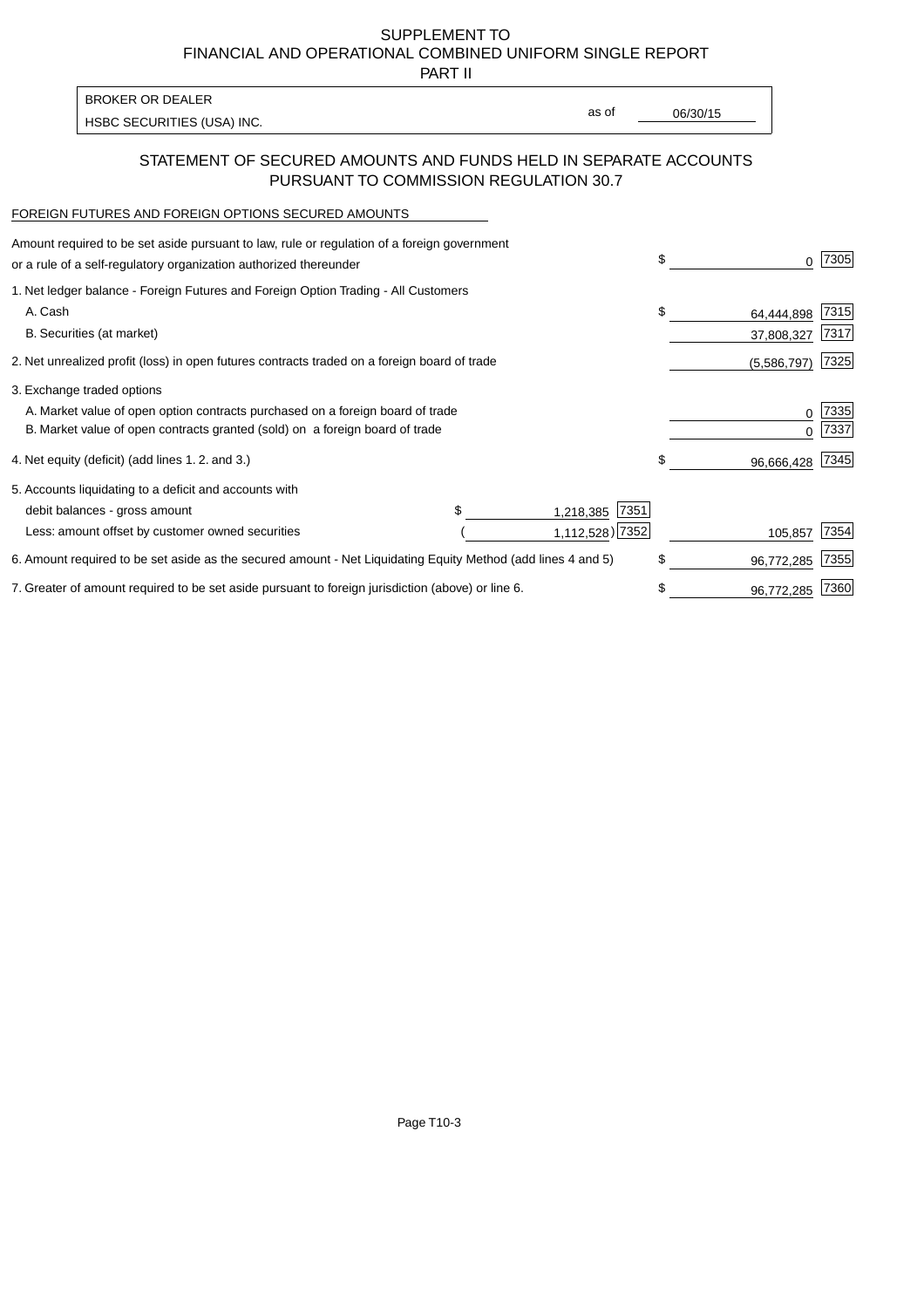# SUPPLEMENT TO

FINANCIAL AND OPERATIONAL COMBINED UNIFORM SINGLE REPORT

PART II

#### BROKER OR DEALER

HSBC SECURITIES (USA) INC.

06/30/15 as of

## STATEMENT OF SECURED AMOUNTS AND FUNDS HELD IN SEPARATE ACCOUNTS PURSUANT TO COMMISSION REGULATION 30.7

#### FUNDS DEPOSITED IN SEPARATE REGULATION 30.7 ACCOUNTS

| 1. Cash in banks                                                                       |             |                 |                  |
|----------------------------------------------------------------------------------------|-------------|-----------------|------------------|
| A. Banks located in the United States                                                  | \$          | 37,947,046 7500 |                  |
| B. Other banks qualified under Regulation 30.7                                         |             |                 |                  |
| 7510<br>Name(s):<br><b>HARRIS TRUST</b>                                                |             | $0$ 7520 \$     | 37,947,046 7530  |
| 2. Securities                                                                          |             |                 |                  |
| A. In safekeeping with banks located in the United States                              | \$          | 37,808,327 7540 |                  |
| B. In safekeeping with other banks qualified under Regulation 30.7                     |             |                 |                  |
| 7550<br>Name(s):<br><b>HARRIS TRUST</b>                                                |             | $0$ 7560        | 37,808,327 7570  |
| 3. Equities with registered futures commission merchants                               |             |                 |                  |
| A. Cash                                                                                | \$          | $0$   7580      |                  |
| <b>B.</b> Securities                                                                   |             | 0 7590          |                  |
| C. Unrealized gain (loss) on open futures contracts                                    |             | $0$  7600       |                  |
| D. Value of long option contracts                                                      |             | $0^{7610}$      |                  |
| E. Value of short option contracts                                                     |             | $0$ ) 7615      | 0 7620           |
| 4. Amounts held by clearing organizations of foreign boards of trade                   |             |                 |                  |
| Name(s):<br>7630                                                                       |             |                 |                  |
| A. Cash                                                                                | \$          | 7640            |                  |
| <b>B.</b> Securities                                                                   |             | 7650            |                  |
| C. Amount due to (from) clearing organizations - daily variation                       |             | 7660            |                  |
| D. Value of long option contracts                                                      |             | 7670            |                  |
| E. Value of short option contracts                                                     |             | )7675           | 7680             |
| 5. Amounts held by members of foreign boards of trade                                  |             |                 |                  |
| 7690<br>Name(s):                                                                       |             |                 |                  |
| A. Cash                                                                                | \$          | 63,298,293 7700 |                  |
| <b>B.</b> Securities                                                                   |             | $0$ 7710        |                  |
| C. Unrealized gain (loss) on open futures contracts                                    | (5,586,797) | 7720            |                  |
| D. Value of long option contracts                                                      |             | $0$  7730       |                  |
| E. Value of short option contracts                                                     |             | $_0$ ) 7735     | 57,711,496 7740  |
| 6. Amounts with other depositories designated by a foreign board of trade              |             |                 |                  |
| 7750<br>Name(s):                                                                       |             |                 | $0$ 7760         |
| 7. Segregated funds on hand (describe:                                                 |             |                 | 0 7765           |
| 8. Total funds in separate section 30.7 accounts                                       |             | φ               | 133,466,869 7770 |
| 9. Excess (deficiency) set Aside Funds for Secured Amount (subtract Line 7 Secured     |             |                 |                  |
| Statement page T10-3 from Line 8)                                                      |             | \$              | 36,694,584 7380  |
| 10. Management Target Amount for Excess funds in separate section 30.7 accounts        |             | \$              | 10,000,000 7780  |
| 11. Excess (deficiency) funds in separate 30.7 accounts over (under) Management Target |             | \$              | 26,694,584 7785  |
|                                                                                        |             |                 |                  |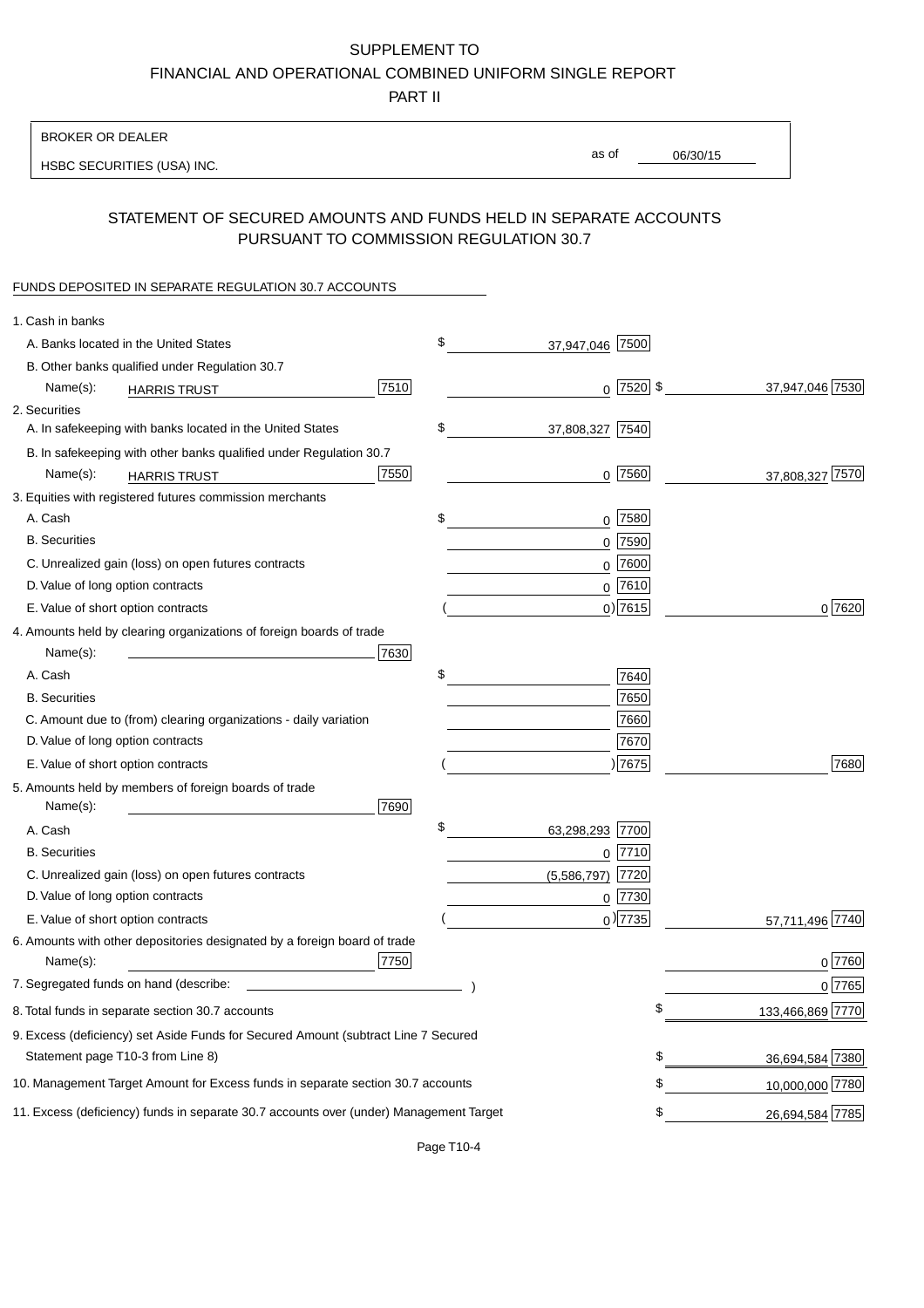#### SUPPLEMENT TO FINANCIAL AND OPERATIONAL COMBINED UNIFORM SINGLE REPORT PART II

HSBC SECURITIES (USA) INC. The contract of the contract of the contract of the contract of the contract of the contract of the contract of the contract of the contract of the contract of the contract of the contract of the BROKER OR DEALER

as of

## STATEMENT OF CLEARED SWAPS CUSTOMER SEGREGATION REQUIREMENTS AND FUNDS IN CLEARED SWAPS CUSTOMER ACCOUNTS UNDER 4D(F) OF THE CEA

| <b>Cleared Swaps Customer Requirements</b>                                                                  |                      |    |                      |
|-------------------------------------------------------------------------------------------------------------|----------------------|----|----------------------|
| 1. Net ledger balance                                                                                       |                      |    |                      |
| A. Cash                                                                                                     |                      | \$ | 525,003,615 8500     |
| B. Securities (at market)                                                                                   |                      |    | 693,848,052 8510     |
| 2. Net unrealized profit (loss) in open cleared swaps                                                       |                      |    | $(473,774,134)$ 8520 |
| 3. Cleared swaps options                                                                                    |                      |    |                      |
| A. Market value of open cleared swaps option contracts purchased                                            |                      |    | $0^{8530}$           |
| B. Market value of open cleared swaps option contracts granted (sold)                                       |                      |    | 0 8540               |
| 4. Net equity (deficit) (add lines 1, 2, and 3)                                                             |                      | \$ | 745,077,533 8550     |
| 5. Accounts liquidating to a deficit and accounts with                                                      |                      |    |                      |
| debit balances - gross amount                                                                               | 3,517,832 8560<br>\$ |    |                      |
| Less: amount offset by customer owned securities                                                            | 3,517,832) 8570      |    | 0 8580               |
| 6. Amount required to be segregated for cleared swaps customers (add lines 4 and 5)                         |                      | \$ | 745,077,533 8590     |
| Funds in Cleared Swaps Customer Segregated Accounts                                                         |                      |    |                      |
| 7. Deposited in cleared swaps customer segregated accounts at banks                                         |                      |    |                      |
| A. Cash                                                                                                     |                      | \$ | 4,609,539 8600       |
| B. Securities representing investments of cleared swaps customers' funds (at market)                        |                      |    | 0 8610               |
| C. Securities held for particular cleared swaps customers in lieu of cash (at market)                       |                      |    | 8620<br>25,288,451   |
| 8. Margins on deposit with derivatives clearing organizations in cleared swaps customer segregated accounts |                      |    |                      |
| A. Cash                                                                                                     |                      |    | 192,010,279 8630     |
| B. Securities representing investments of cleared swaps customers' funds (at market)                        |                      |    | 8640<br>0            |
| C. Securities held for particular cleared swaps customers in lieu of cash (at market)                       |                      |    | 8650<br>668,559,601  |
| 9. Net settlement from (to) derivatives clearing organizations                                              |                      |    | 6,711,107 8660       |
| 10. Cleared swaps options                                                                                   |                      |    |                      |
| A. Value of open cleared swaps long option contracts                                                        |                      |    | $0^{8670}$           |
| B. Value of open cleared swaps short option contracts                                                       |                      |    | $0$ ) 8680           |
| 11. Net equities with other FCMs                                                                            |                      |    |                      |
| A. Net liquidating equity                                                                                   |                      |    | $0^{8690}$           |
| B. Securities representing investments of cleared swaps customers' funds (at market)                        |                      |    | $0 \frac{8700}{ }$   |
| C. Securities held for particular cleared swaps customers in lieu of cash (at market)                       |                      |    | 0 8710               |
| 12. Cleared swaps customer funds on hand (describe: _                                                       |                      |    | $0 \;  8715 $        |
| 13. Total amount in cleared swaps customer segregation (add lines 7 through 12)                             |                      | S  | 897,178,977 8720     |
| 14. Excess (deficiency) funds in cleared swaps customer segregation (subtract line 6 from line 13)          |                      |    | 152,101,444 8730     |
| 15. Management Target Amount for Excess funds in cleared swaps segregated accounts                          |                      | \$ | 70,000,000 8760      |
| 16. Excess (deficiency) funds in cleared swaps customer segregated accounts over                            |                      |    |                      |
| (under) Management Target Excess                                                                            |                      | \$ | 82,101,444 8770      |